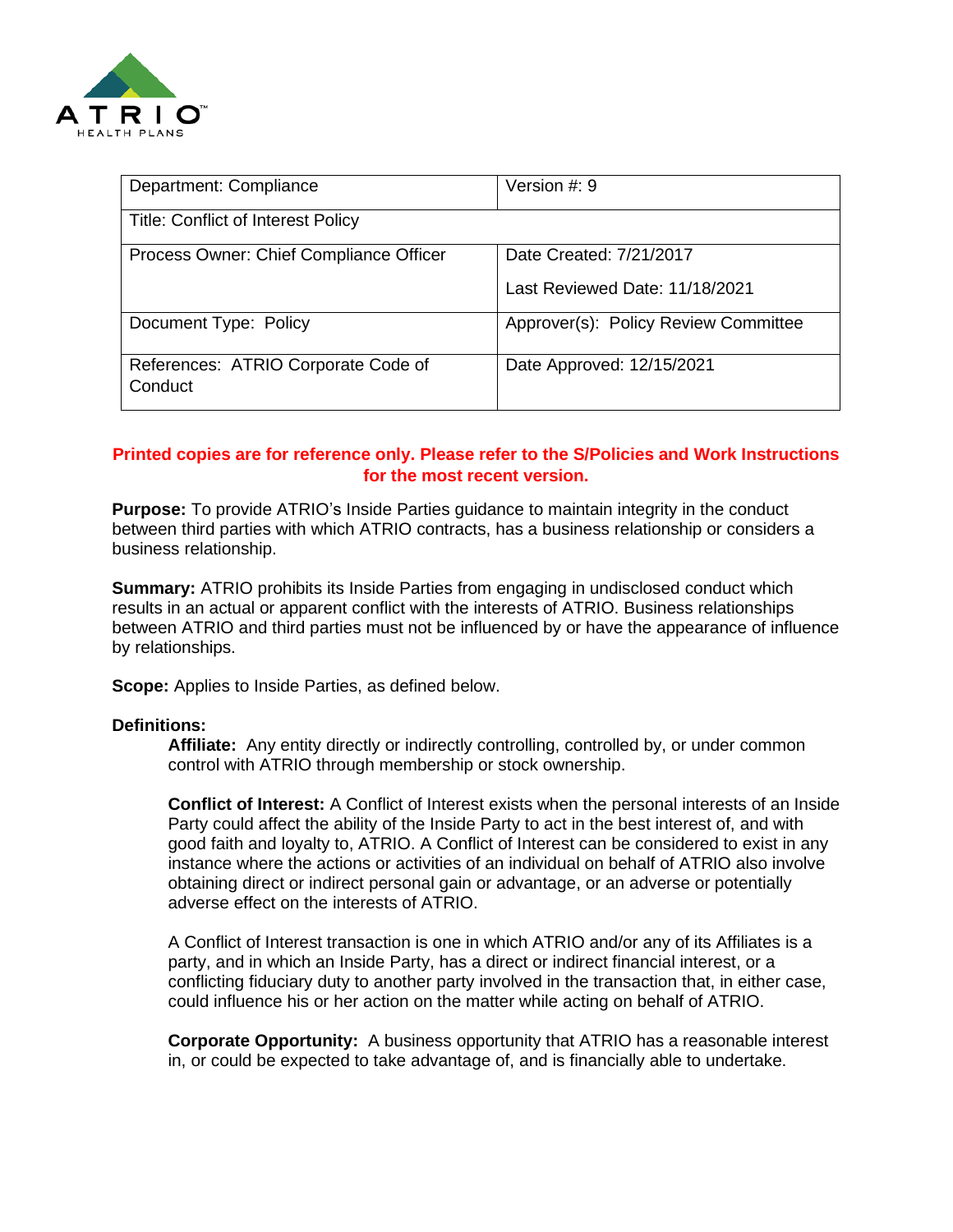**ATRIO Employees:** Any full-time employees, part-time employees, temporary employees and volunteers employed by ATRIO or Atrio Holding Company, and Independent contractors, referred to as Inside Party(ies) throughout this policy.

**Inside Party:** Includes members of the Board of Directors, Officers and Employees, as defined in this policy.

**Relationship:** Any ownership interest in, familial or other relationship which could affect the objectivity and independence of judgment of the Inside Party in putting his or her private interests, or the interests of a related party, over the interests of ATRIO.

# **Section A.**

## **1. Policy:**

It is the policy of ATRIO that:

- a. Each of ATRIO's Inside Parties and Employees will, act at all times, in a manner that furthers ATRIO's interests.
- b. Inside Parties and Employees shall exercise care that they do not act in a manner that furthers his/her private interests or is to the detriment of ATRIO's interests;
- c. Each of ATRIO's Inside Parties and Employees shall fully disclose to ATRIO any potential or actual conflicts of interest and avoid approving transactions and/or the consummation of Relationships in which a Conflict of Interest is present;
- d. Any Inside Party or Employee that has a potential or actual conflict with ATRIO, and/or any of its Affiliates, is deemed to also have a potential or actual conflict with all of ATRIO's Affiliates; and
- e. Any decision, that involve an Inside Party or Employee Conflict of Interest, shall be made fairly and unbiased by the Chief Compliance Officer and/or the Chief Legal Officer.

## **2. Conflicts:**

The personal interests of an Inside Party or Employee may conflict with the interests of ATRIO, if any member of his/her immediate family, by blood, adoption or marriage (each, an Immediate Family Member), is a person:

## *Transactions*

- a. Who solicits bids, contracts, or supplies goods or services (including consulting or professional services) to ATRIO and/or to any of its Affiliates;
- b. From whom or to whom ATRIO and/or any of its Affiliates leases property or equipment; With whom ATRIO and/or any of its Affiliates is dealing or is planning to deal in connection with the purchase or sale of real property, investment securities, or other property;
- c. Who is an Officer, Director or Employee or is otherwise employed or compensated by an entity that competes with ATRIO and/or any of its Affiliates;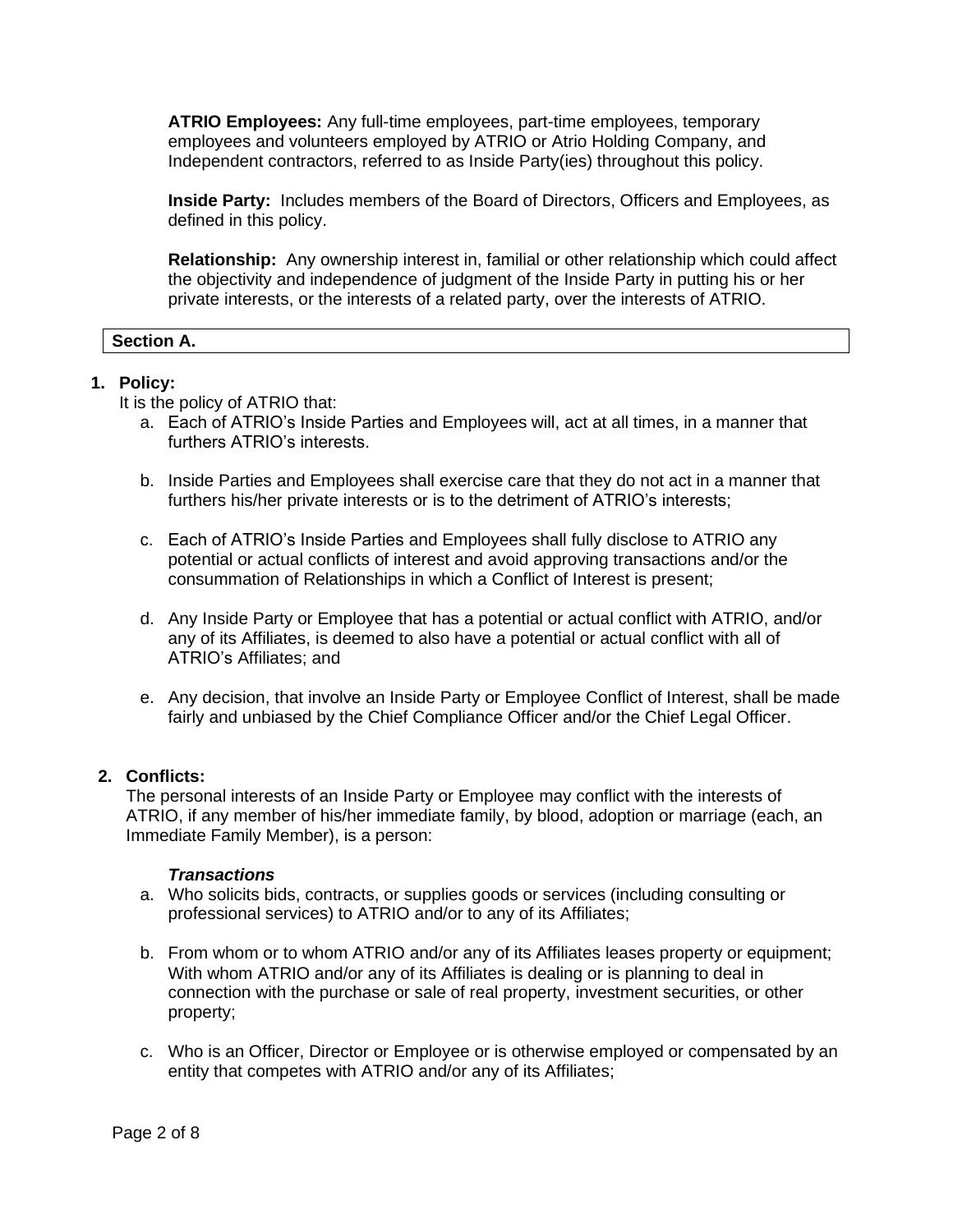## *Outside Activities*

- d. Who is an Inside Party or Employee or is otherwise employed or compensated by a person or entity that is engaging in transactions with ATRIO and/or any of its Affiliates;
- e. Who has a Material Financial Interest through ownership of stock or other type of equity interest in an entity that is engaging in transactions or competes with ATRIO and/or any of its Affiliates of the type listed in Section A, 2, "Outside Activities", a through d, above;

#### *Financial Interests or Investments*

- f. For purposes of this Policy, "Material Financial Interest" shall mean a 10% or more equity interest in such an entity described above and shall be calculated by aggregating the equity interests of the Inside Party or Employee and their Immediate Family Members; or
- g. Who is a creditor of any entity that is engaging in transactions or competes with ATRIO and/or any of its Affiliates of the type listed in Section A, 2, "Outside Activities", a through f, above.

## **3. Corporate Opportunity:**

It is a Conflict of Interest when an Inside Party fails to inform ATRIO of a Corporate Opportunity and instead diverts it to themselves, to an Immediate Family Member, or to any entity with respect to which they (or an Immediate Family Member) is an Employee, Officer, holder of an equity interest, or creditor.

#### **4. Non-public Inside Information:**

It is a Conflict of Interest to disclose non-public inside information relating to ATRIO and/or any of its Affiliates or to use such information for the personal profit or advantage of any Inside Party, any of their Immediate Family Members, or any entity with respect to which the Inside Party (or an Immediate Family Member) is an Officer, Director or Employee, holder of an equity interest, or creditor.

#### **5. Gifts, Gratuities, and Entertainment:**

It may be a Conflict of Interest for an Inside Party (or an Immediate Family Member) to accept gifts, excessive entertainment, unsecured loans, or other favors from any outside party that does, or is seeking to do, business with, or is a competitor of, ATRIO and/or any of its Affiliates under circumstances from which it might be inferred that such action was intended to influence or possibly would influence the Inside Party in the performance of his or her duties. Though there are exceptions to this general rule, it is ATRIO's policy that neither ATRIO, nor any of its Inside Parties shall accept gifts or discounted goods or services from ATRIO's vendors. Token gifts of limited value received on a limited basis are acceptable (specifically, gifts of a value no greater than \$100.00 per vendor received during any 12 month period).

## **6. Other Areas of Conflicting Interest.**

Other circumstances may arise which could result in a conflict between an Inside Party or Employee personal interests and the interests of ATRIO. These descriptions above are not inclusive of all potential Conflict of Interest situations. In general, any circumstance that may give rise to reasonable questions of possible favoritism, self-dealing, or undue influence may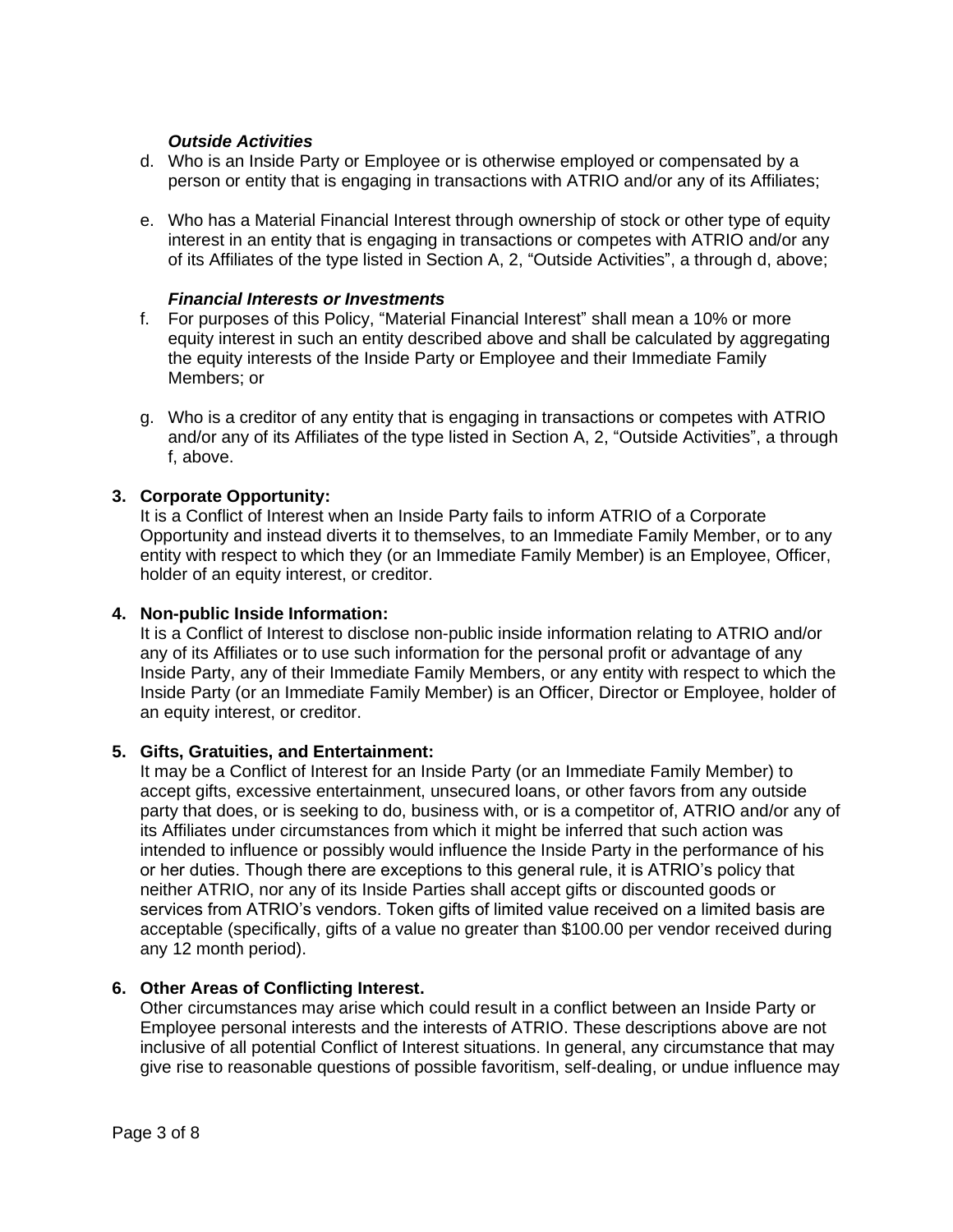be a Conflict of Interest. Individuals should also be sensitive to the appearance of a Conflict of Interest, even if no actual conflict exists. It should be noted that a personal bias against a third party can result in a Conflict of Interest even if the Inside Party or Employee is of the belief that he/she is not acting contrary to the fiduciary duties owed to ATRIO.

#### **Section B.**

#### **1. Conflict Disclosure:**

If an actual or possible conflict exists, it must be disclosed as follows:

### **a. General Obligation:**

Each Inside Party and/or Employee must promptly and fully disclose situations that may create a Conflict of Interest when they become aware of such situations. Each Director, Officer, and Employee must notify ATRIO at any time that a previously approved conflicted transaction or relationship changes in a way that it becomes potentially harmful to the interests of ATRIO.

Employees will report these to their supervisor, who will report them to them to the Chief Compliance Officer; and if necessary the Chief Compliance Officer will report these to the Chief Legal Officer. In any situation where a Director, Officer, or Employee is in doubt, full disclosure shall be made so as to permit an impartial and objective determination. A written record of the disclosure will be made.

### **b. Recusal:**

The Chief Compliance Officer and/or Chief Legal Officer with a potential or actual Conflict of Interest shall immediately recuse himself/herself from making a decision about their own potential or actual Conflict. The individual shall remain recused unless: (1) it is determined by the party/parties designated to review such potential Conflict of Interest that no actual conflict exists, or (2) that such conflict has been reviewed and evaluated by the by the other.

#### **c. Disclosure Statement:**

In addition to the ongoing obligation above, the COI Disclosure Statement is completed by all Board of Directors upon appointment and all Employees upon hire. At any time, during the tenure of an individual, if a potential or actual conflict develops, it must immediately be reported to Chief Compliance Officer, who may consult with the Chief Legal Officer to determine if a true conflict exists.

## **2. Review, Evaluation, and Initial Determination:**

ATRIO's Chief Compliance Officer and the Chief Legal Officer shall review and investigate Conflict of Interest disclosures. All relevant facts and circumstances will be taken into consideration when evaluating a reported potential Conflict of Interest exists, pursuant to this Policy.

A written record of the initial determination, including all relevant facts and circumstances, will be made by the Chief Compliance Officer and the Chief Legal Officer. If any Conflict of Interest disclosure requiring review and investigation involves the Chief Compliance Officer or the Chief Legal Officer then that individual shall be excluded from participating in the process of reviewing, investigating and making a determination with respect to such matter.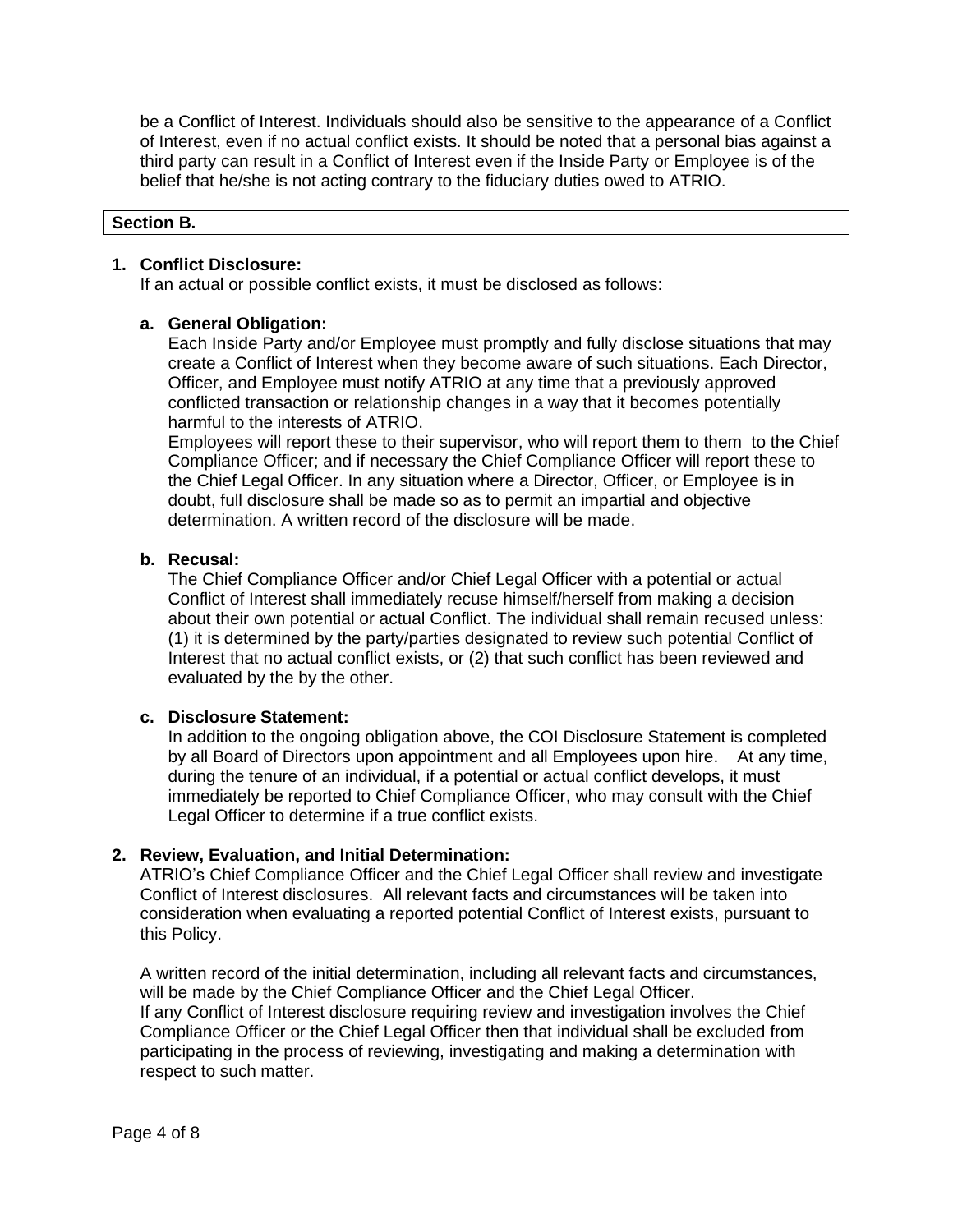A summary of the number of conflicts disclosed and reviewed will be reported to the Internal Compliance Committee and the Audit and Compliance Committee a least twice a year.

#### **Section C.**

### **1. Review of a potential or actual Conflict of Interest:**

**Transactional Conflicts of Interest.** The Chief Compliance Officer shall carefully scrutinize, and must in good faith approve or disapprove, any transaction in which ATRIO and/or any of its Affiliates is a party, and in which one or more of ATRIO's Inside Parties or Employee and any of their Immediate Family Members, either:

- a. Have a Material Financial Interest in the other party; or
- b. Is a director, officer, executive, Employee, or creditor of the other party.

The Chief Compliance Officer must approve the transaction and may escalate issues to the Chief Legal Officer to assist in the approval. All transactions will be reviewed in a fair and equitable manner without favoritism or biases. The transaction will not be approved it if is determined not to be fair to ATRIO.

### **Other Conflicts of Interest:**

All transactions will be shall carefully reviewed and scrutinized (*e.g.,* disclosure of non-public information, competition with ATRIO, failure to disclose a Corporate Opportunity, excessive gifts or entertainment, etc.). The Chief Compliance Officer and, when necessary, the Chief Legal Officer shall take whatever action is deemed appropriate under the circumstances with respect to the Inside Party or Employee in order to best protect the interests of ATRIO, including possible disciplinary or corrective action. When considering disciplinary or corrective action Chief Compliance Officer, Chief Legal Officer and, if necessary, Human Resources shall agree to the action.

## **2. Disclosures:**

When Conflicts of Interest are considered by the Chief Compliance Officer and Chief Legal Officer the Inside Party or Employee must disclose all of the material facts. The individual shall not use their personal influence on the matter. The individual will not be prevented from stating their position in the matter or from answering pertinent questions, as their knowledge may be of significant importance.

#### **3. Record of Proceedings**:

Documentation will be maintained by the Compliance Department, including:

- a. The individual making the disclosure;
- b. The nature of the disclosure;
- c. The decision made; and
- d. The individual(s) who reviewed the conflict and made a decision of whether a true conflict exists.

#### **4. Implementation and Interpretation:**

Questions regarding the implementation and interpretation of this Policy shall be referred to the Chief Compliance Officer and/or Chief Legal Officer of ATRIO.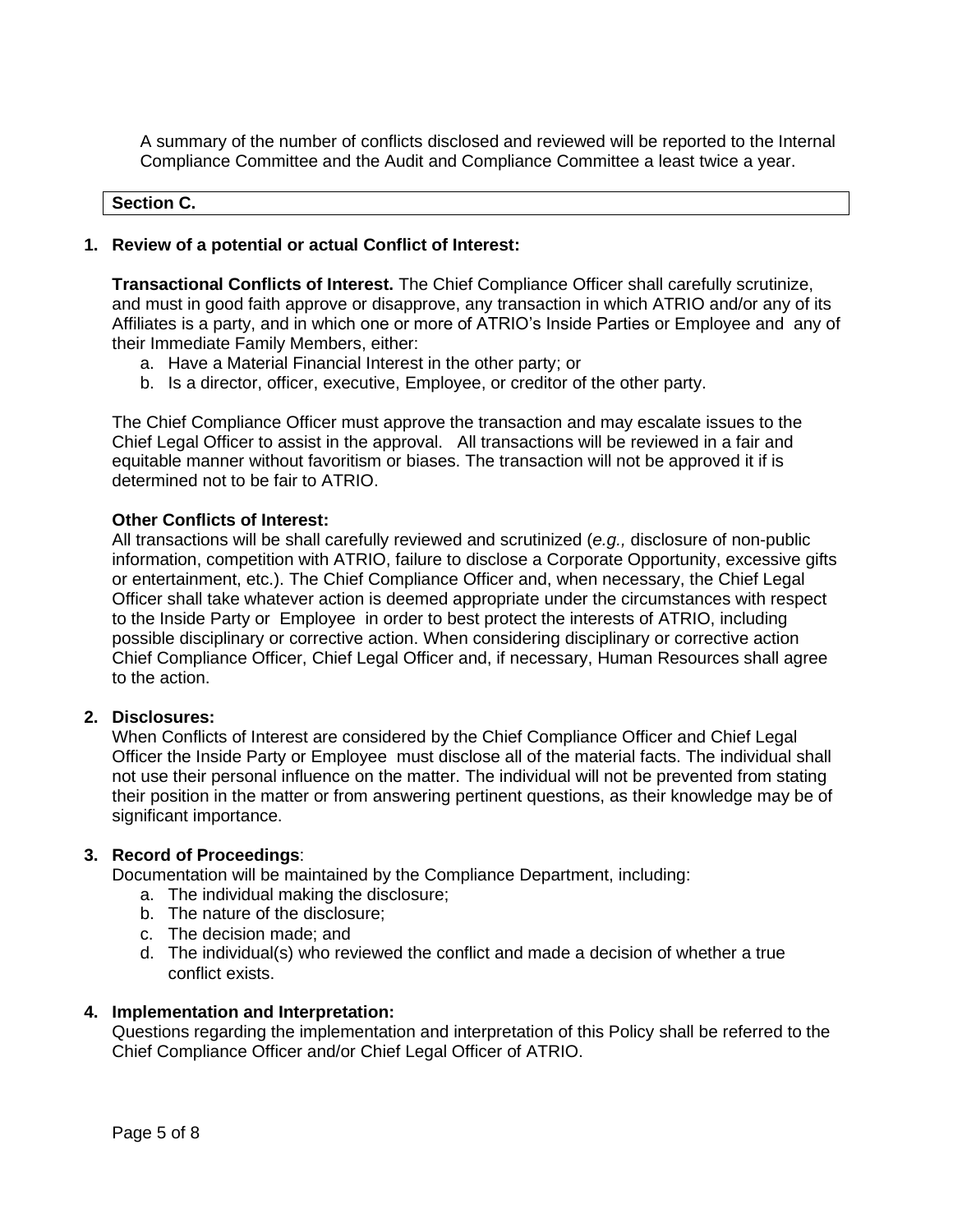## **5. Loans and guarantees:**

ATRIO is prohibited from lending money to or guaranteeing the obligation of any Director, Officer or Employee.

#### **Section D.**

#### **1. Compensation:**

Practicing physicians, Employees, or an Inside Party who receives direct or indirect compensation from ATRIO for healthcare services, may not make decisions involving their own compensation, except in relation to compensation for Board of Directors duties. However, the foregoing requirement should not be construed as preventing physicians from providing information to the Chief Compliance Officer regarding physician compensation.

### **Section E.**

### **1. Policy Violations:**

If it is brought to the attention of the Chief Compliance Officer and/or Chief Legal Officer that an Inside Party or Employee has failed to disclose either an actual or potential conflict of interest, or all material facts surrounding an actual or possible conflict, as required by this Policy, the individual will be given an opportunity to explain such alleged failure to disclose. After hearing the response of the individual an investigation may be appropriate. If it is confirmed that that the individual has failed to disclose as required by this Policy, appropriate disciplinary or corrective action will be taken.

#### **Resources:**

ATRIO's Code of Conduct policy ATRIO Employee Handbook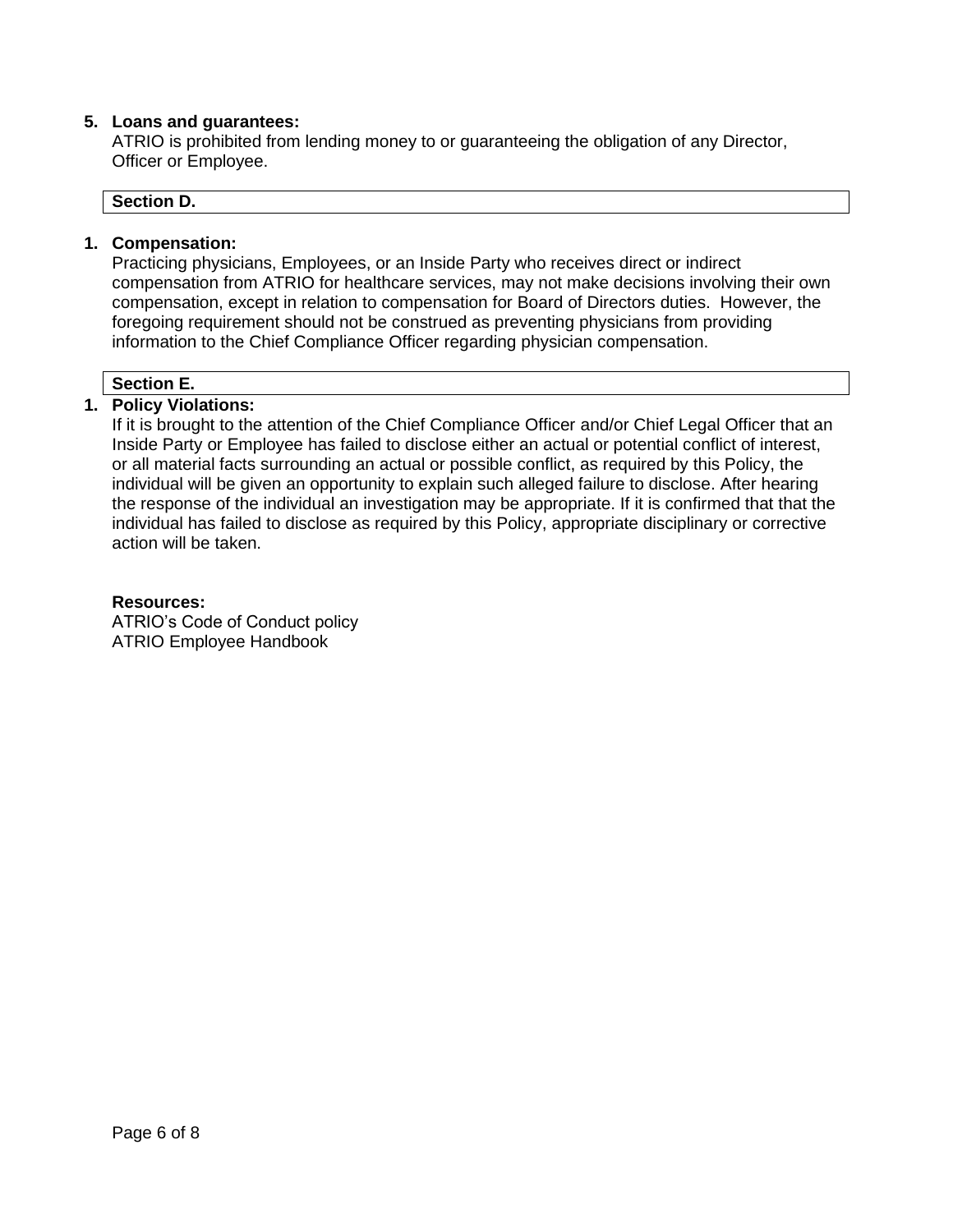## **EXHIBIT A**

## ATRIO HEALTH PLANS, INC. ANNUAL CONFLICT OF INTEREST DISCLOSURE STATEMENT

#### **Name:**  $\blacksquare$

Pursuant to the Conflict of Interest Policy (the Policy) for Directors, Officers, and Employees of ATRIO Health Plans, Inc. (the Corporation), a copy of which has been furnished to me, I hereby disclose the following affiliations, interests, and transactions that, when considered in conjunction with my duties to the Corporation and its Affiliates, might possibly constitute a conflict of interest. Capitalized terms used in this Disclosure Statement without definition have the meanings given to such terms in the Policy.

**Transactions.** Identify any transactions as defined in the Definitions Section, "Conflict of Interest" Section A, "Conflicts" (2) "Transactions" a, b and/or c.

\_\_ None

**Outside Activities.** Identify any outside activities as defined in the Definitions Section, "Conflict of Interest" Section A, "Conflicts" (2) "Outside Activities", d and/or e.

\_\_ None

**Financial Interests or Investments.** List and describe all investments or other Material Financial Interests as defined in the Definition Section, "Conflict of Interest" and Section A, "Conflicts" (2) "Financial Interests or Investments: Outside Activities", f and/or g.

\_\_ None